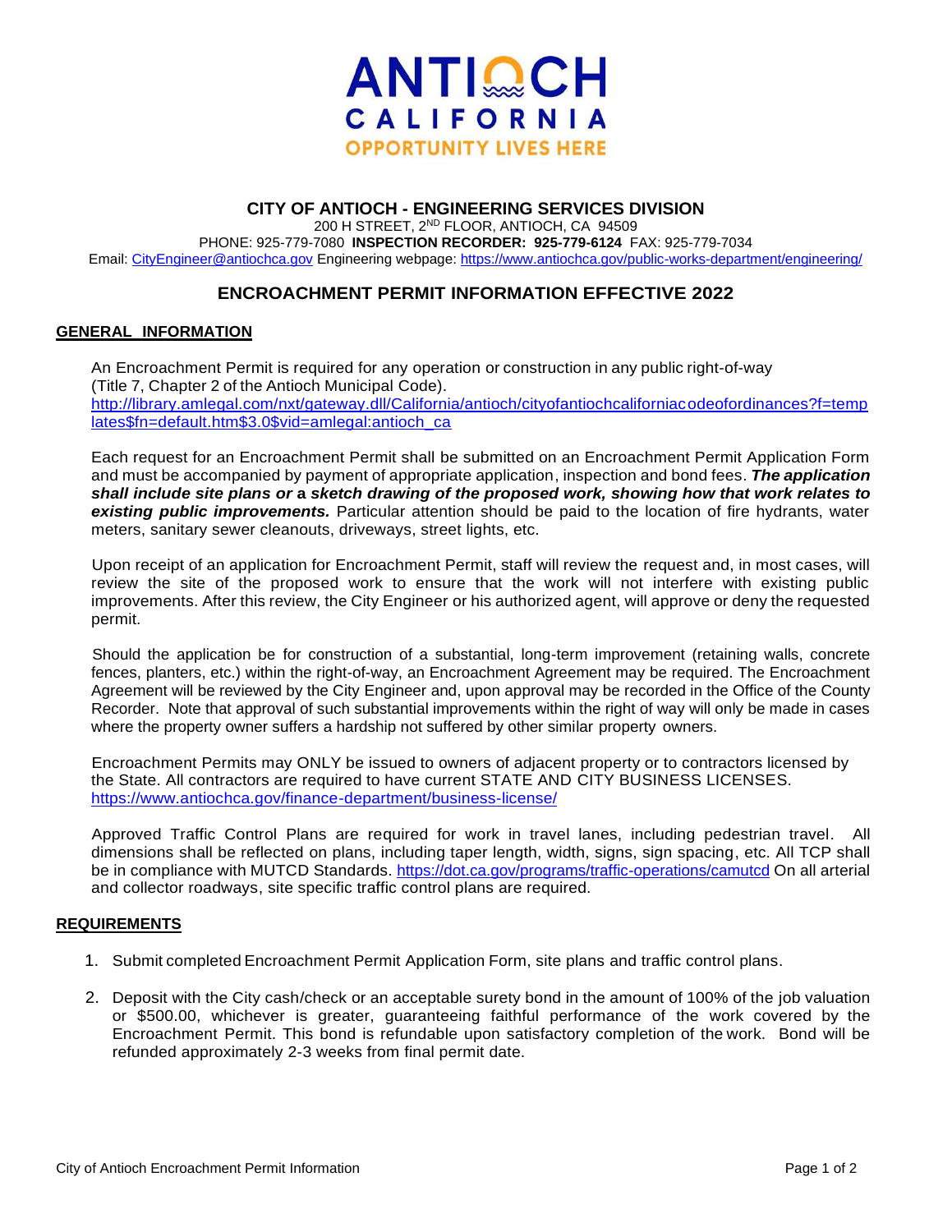

- 3. Submit evidence of public liability insurance in the minimum amount of \$1,000,000 and property damage in the minimum amount of \$50,000. I**nsurance shall name the City of Antioch as a named insured.**
- 4. Pay required applicable fees as specified under Public Works section of the City's Master Fee Schedule, labeled Engineering Fees. Full fee schedule is available online at [https://www.antiochca.gov/finance](https://www.antiochca.gov/finance-department/)[department/.](https://www.antiochca.gov/finance-department/) Upon approval of the application, all payments will be deposited and receipt will be provided with the approved encroachment permit packet.
- 5. Provide Contractors State and City Business Licenses.

### **EXCEPTIONS**

There shall be no charge for city standard mail box (CD-61) permits.

**Note:** Required applicable fees as specified in the Public Works section of the City's Master Fee Schedule under Engineering Fees, in the table below. Full fee schedule is available online at [https://www.antiochca.gov/finance-department/.](https://www.antiochca.gov/finance-department/) Upon approval of the application, all payments will be deposited and receipt will be provided with the approved permit packet.

| <b>ENGINEERING FEES:</b>                                       |                                                                                                                                                       |                |
|----------------------------------------------------------------|-------------------------------------------------------------------------------------------------------------------------------------------------------|----------------|
| Lot Line Adjustment                                            | \$1,850.00 per application                                                                                                                            | 100-5150.46605 |
| Merger of Contiguous Parcels                                   | \$3,395.00 per application                                                                                                                            | 100-5150.46605 |
| Encroachment Permit - Application and Processing               | \$200 per permit for projects up to \$50,000;<br>projects over \$50,000 charged the fully<br>allocated hourly rates for staff time + outside<br>costs | 100-5150.42070 |
| Encroachment agreement (permanent structure)                   | \$590 per application plus fees from any other<br>inspections/permits and any other agencies                                                          | 100-5150.47070 |
| Encroachment Permit Inspection- \$50,000 +<br>valuation        | Deposit set at 10% of construction value with<br>charges at fully allocated hourly rates of staff<br>$time + outside costs$                           | 754-0000.22000 |
| Encroachment Permit Inspection- \$0 - \$2,000 project          | 280.00<br><sup>S</sup>                                                                                                                                | 100-5150.42070 |
| Encroachment Permit Inspection-\$2,001-\$10,000<br>project     | 840.00<br>S                                                                                                                                           | 100-5150.42070 |
| Encroachment Permit Inspection- \$10,001 - \$50,000<br>project | \$1,390.00                                                                                                                                            | 100-5150.42070 |

Traffic Control Plan Review - Arterial & Collectors

\$0-\$50,000 valuation - \$270  $$50,000 +$  valuation – Deposit set at 10% of construction value with charges at fully allocated hourly rates of staff time + outside costs

Various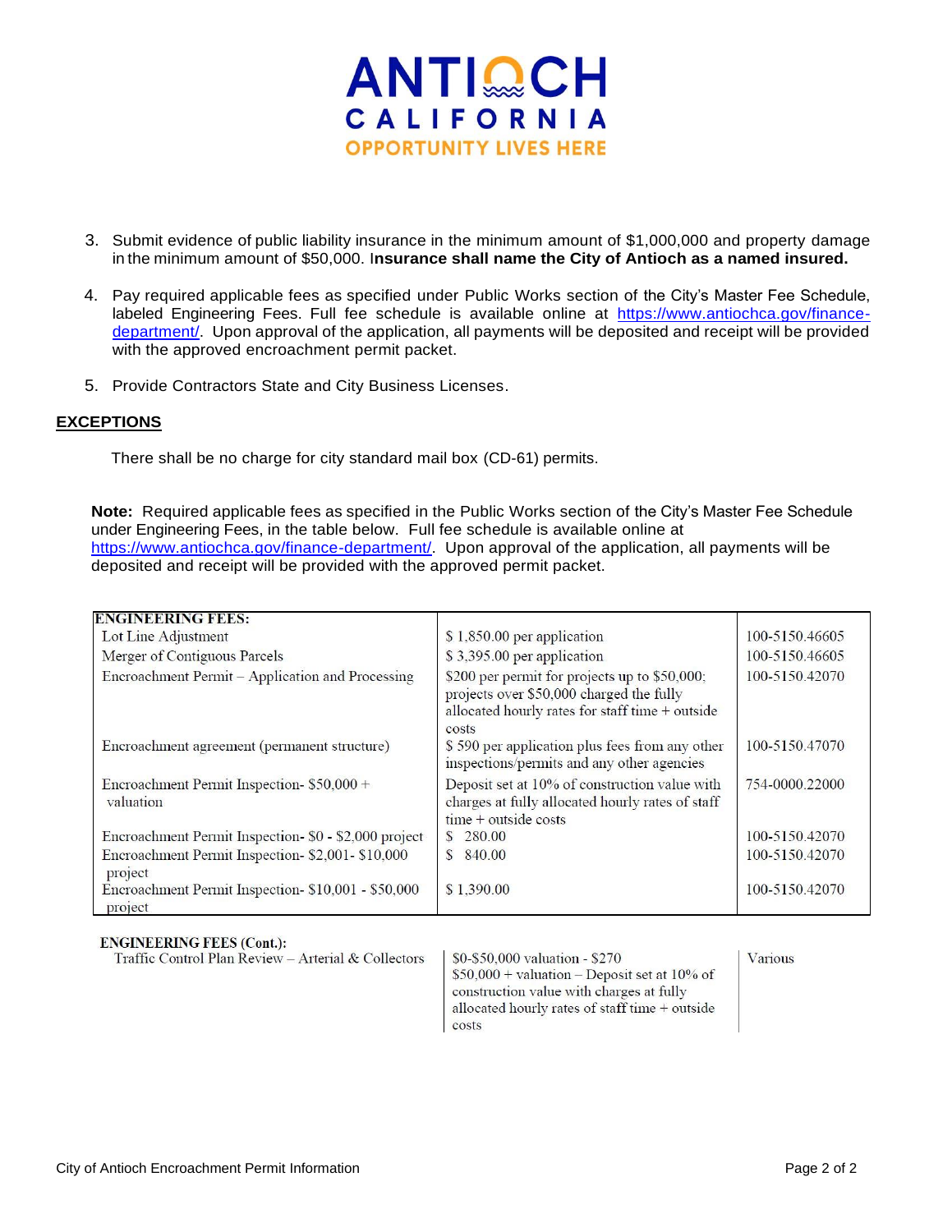

CONTRACTOR'S JOB #:\_\_\_\_\_\_\_\_\_\_\_\_\_\_\_\_\_\_\_\_ **CITY USE ONLY**

#### **ENGINEERING SERVICES: 925-779-7080 INSPECTION RECORDER: 925-779-6124**

 $\overline{\mathbf{1}}$ 

**PERMIT NUMBER:** 

**DATE ISSUED:**\_\_\_\_\_\_\_\_\_\_\_\_\_\_\_\_\_\_\_\_\_\_\_\_\_\_\_\_\_\_

**APPLICATION:** Permission is requested to excavate, construct, and/or otherwise encroach on City street, right-of-way, or water course, as follows:

| Purpose:             | <b>Describe fully</b> , giving nature, dimensions, duration & purpose of proposed encroachment.<br>Attach site plan showing measurements and location of utilities affecting the encroachment.<br>Attach traffic control plans if applicable.<br><u> 1999 - Johann Stoff, deutscher Stoffen und der Stoffen und der Stoffen und der Stoffen und der Stoffen und der</u> |                                                                                                                                                                                                                                     |                                                     |                         |  |  |
|----------------------|-------------------------------------------------------------------------------------------------------------------------------------------------------------------------------------------------------------------------------------------------------------------------------------------------------------------------------------------------------------------------|-------------------------------------------------------------------------------------------------------------------------------------------------------------------------------------------------------------------------------------|-----------------------------------------------------|-------------------------|--|--|
|                      |                                                                                                                                                                                                                                                                                                                                                                         |                                                                                                                                                                                                                                     |                                                     |                         |  |  |
|                      |                                                                                                                                                                                                                                                                                                                                                                         |                                                                                                                                                                                                                                     |                                                     |                         |  |  |
|                      |                                                                                                                                                                                                                                                                                                                                                                         |                                                                                                                                                                                                                                     |                                                     |                         |  |  |
| Est. Start<br>Date:  | Completion Date: <u>completion Date:</u>                                                                                                                                                                                                                                                                                                                                |                                                                                                                                                                                                                                     |                                                     |                         |  |  |
|                      |                                                                                                                                                                                                                                                                                                                                                                         | Owner Name: <u>Communication of the Communication</u> Phone: <b>Communication of the Communication</b> Phone:                                                                                                                       |                                                     |                         |  |  |
|                      |                                                                                                                                                                                                                                                                                                                                                                         |                                                                                                                                                                                                                                     |                                                     |                         |  |  |
|                      |                                                                                                                                                                                                                                                                                                                                                                         |                                                                                                                                                                                                                                     |                                                     |                         |  |  |
|                      |                                                                                                                                                                                                                                                                                                                                                                         |                                                                                                                                                                                                                                     |                                                     |                         |  |  |
|                      |                                                                                                                                                                                                                                                                                                                                                                         | Contractor: Phone: Phone: Phone: Phone: Phone: Phone: Phone: Phone: Phone: Phone: Phone: Phone: Phone: Phone: Phone: Phone: Phone: Phone: Phone: Phone: Phone: Phone: Phone: Phone: Phone: Phone: Phone: Phone: Phone: Phone:       |                                                     |                         |  |  |
|                      |                                                                                                                                                                                                                                                                                                                                                                         | Address: Zip: City: City: State: Zip: Zip:                                                                                                                                                                                          |                                                     |                         |  |  |
|                      |                                                                                                                                                                                                                                                                                                                                                                         |                                                                                                                                                                                                                                     |                                                     |                         |  |  |
|                      |                                                                                                                                                                                                                                                                                                                                                                         | Subcontractor: <u>Contractor</u> Contractor: Contractor: Contractor: Contractor: Contractor: Contractor: Contractor: Contractor: Contractor: Contractor: Contractor: Contractor: Contractor: Contractor: Contractor: Contractor: Co |                                                     |                         |  |  |
|                      |                                                                                                                                                                                                                                                                                                                                                                         | City:                                                                                                                                                                                                                               |                                                     | State: <u>Zip:</u> Zip: |  |  |
| <b>Contact Name:</b> |                                                                                                                                                                                                                                                                                                                                                                         |                                                                                                                                                                                                                                     | Phone:                                              |                         |  |  |
|                      |                                                                                                                                                                                                                                                                                                                                                                         |                                                                                                                                                                                                                                     |                                                     |                         |  |  |
|                      |                                                                                                                                                                                                                                                                                                                                                                         |                                                                                                                                                                                                                                     | City Business License No: City Business License No: |                         |  |  |
|                      |                                                                                                                                                                                                                                                                                                                                                                         |                                                                                                                                                                                                                                     |                                                     |                         |  |  |